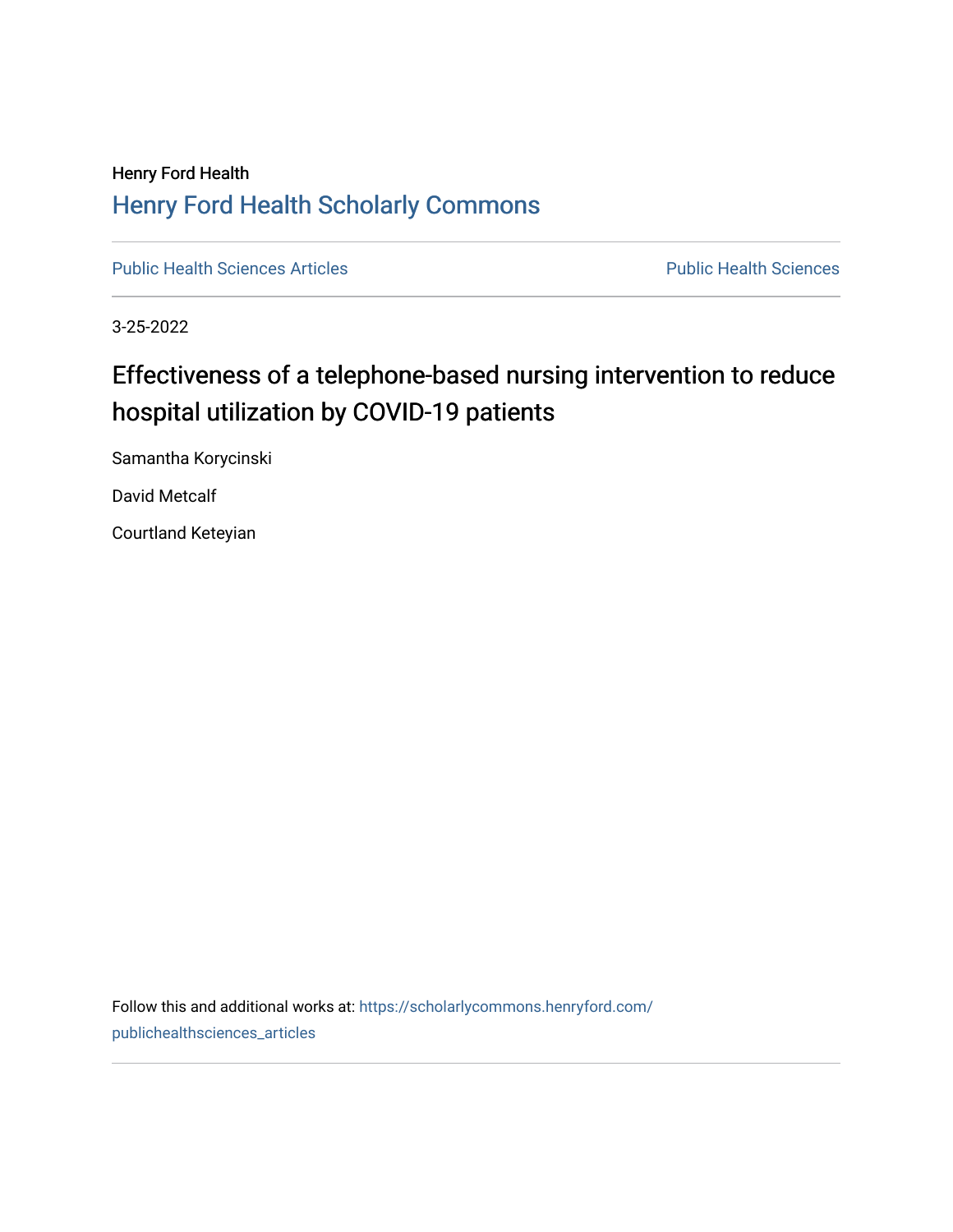DOI: 10.1111/phn.13074

## **POPULATION STUDY**





# **Effectiveness of a telephone-based nursing intervention to reduce hospital utilization by COVID-19 patients**

**Samantha Korycinski MD, MPH1 David Metcalf MA2 Courtland Keteyian MD, MBA, MPH3,4,5**

1Preventive Medicine Residency Program, University of Michigan School of Public Health, Ann Arbor, Michigan, USA

2Research Statistician, Research and Support Systems, Henry Ford Allegiance Health, Jackson, Michigan, USA

3President/CEO, Jackson Health Network, Jackson, Michigan, USA

4Vice President, Population Health, Henry Ford Allegiance Health, Jackson, Michigan, USA

5Medical Director, Occupational Health, Henry Ford Allegiance Health, Jackson, Michigan, USA

#### **Correspondence**

Samantha Korycinski, MD, MPH, Preventive Medicine Residency Program, University of Michigan School of Public Health, 1415 Washington Heights, Ann Arbor, MI 48109, USA.

Email: [sferraro1012@gmail.com](mailto:sferraro1012@gmail.com)

**1 BACKGROUND**

## **Abstract**

**Objective:** Determine the effectiveness of a COVID-19 remote monitoring and management program in reducing preventable hospital utilization.

**Design:** A retrospective cohort study utilizing data from electronic health records.

**Sample:** Two hundred ninety-three patients who tested positive for COVID-19 at a drive-through testing site in Michigan. [Correction added on 11 April 2022, after first online publication: In the preceding sentence, "Two hundred and ninety-third" has been corrected to "Two hundred ninety-three" in this version.] The intervention group, consisting of 139 patients, was compared to a control group of 154 patients.

**Measurements:** The primary outcome was the 30-day probability of hospital utilization. The covariates included in the analysis were age, gender, tobacco use, body mass index (BMI), race, and ethnicity.

**Intervention:** A nurse-led, telephone-based active management protocol for COVID-19 patients who were isolating at home.

**Results:** The intervention group had a non-statistically significant 42% reduction in risk of hospital utilization within 30 days of a positive COVID-19 test when compared to the control group (HR = 0.578, *p*-value .111, HR 95% CI [0.29, 1.13]).

**Conclusions:** A nurse-led remote monitoring and management program for COVID-19 reduced the probability of 30-day hospital utilization. Although the findings were not statistically significant, the program yielded practical significance by reducing hospital utilization, in-person interaction, and the risk of infection for healthcare workers.

#### **KEYWORDS**

COVID-19, hospital resources, hospitalization, nursing, SARS-CoV-2, telemedicine

Coronavirus disease of 2019 (COVID-19) is caused by the severe acute respiratory syndrome coronavirus 2 (SARS-CoV-2), which first appeared in Wuhan, China in December 2019 (Centers for Disease Control and Prevention, [2020a\)](#page-7-0). After spreading to 114 countries, the World Health Organization (WHO) declared COVID-19 as a pandemic on March 11, 2020 (World Health Organization, [2020\)](#page-8-0). With the initial surge in COVID-19 cases in the United States, the availability of hospital resources became a concern. The supply of available hospital beds, ventilators, and personal protective equipment (PPE) rapidly decreased in health systems across the United States.

This is an open access article under the terms of the [Creative Commons Attribution-NonCommercial-NoDerivs](http://creativecommons.org/licenses/by-nc-nd/4.0/) License, which permits use and distribution in any medium, provided the original work is properly cited, the use is non-commercial and no modifications or adaptations are made. © 2022 The Authors. *Public Health Nursing* published by Wiley Periodicals LLC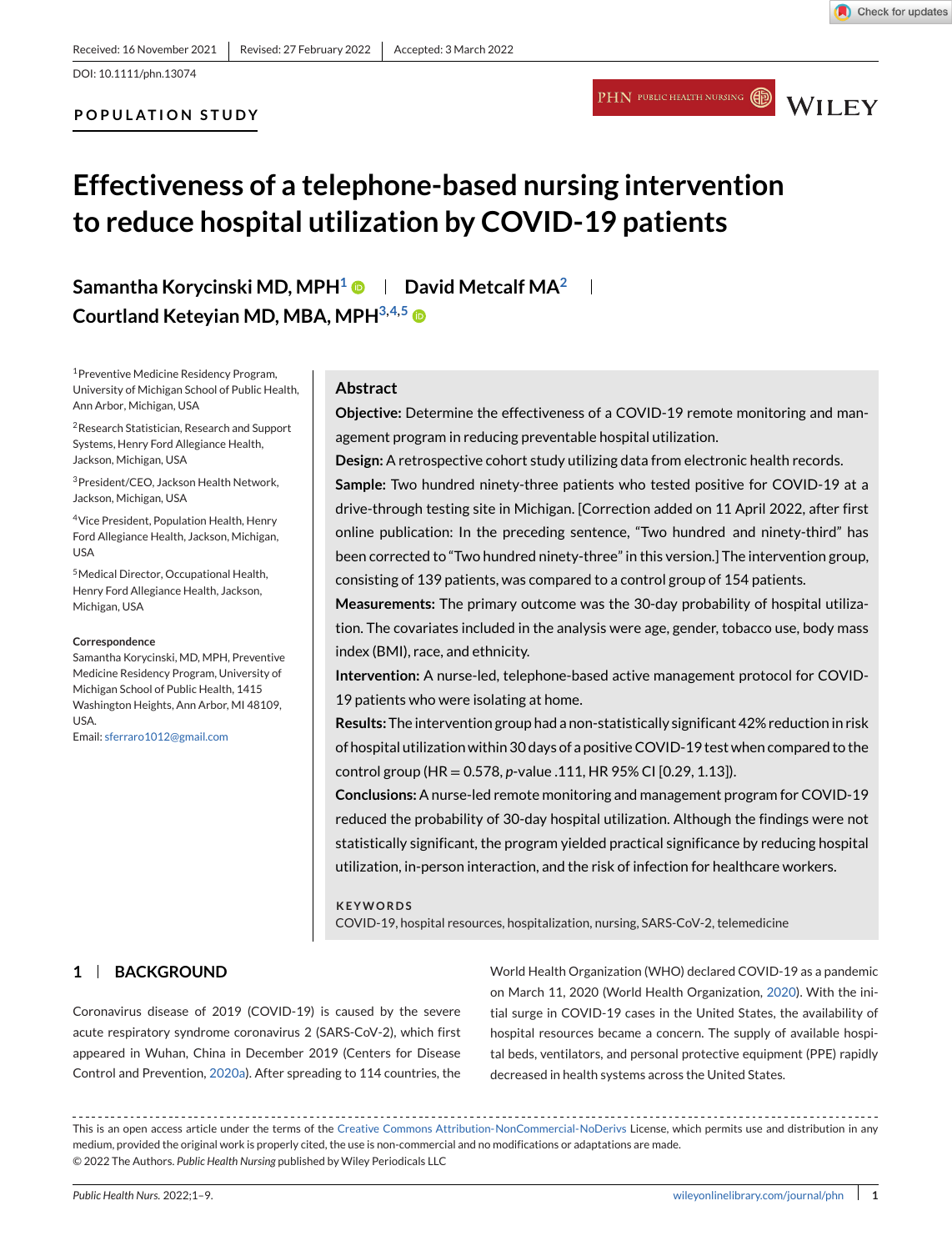COVID-related hospitalizations place a financial burden on patients, families, employers, health insurance companies, health systems, and the federal government. Using data from the largest repository of private health insurance claims from January through May 2020, median dollar amounts charged by hospitals in the US for a COVID-19 hospitalization ranged from \$34,662 for patients ages 23–30 years to \$45,683 for ages 51–60 years (FAIR Health, [2020\)](#page-7-0). The median allowed amounts for reimbursement ranged from \$17,216 to \$24,012 (FAIR Health, [2020\)](#page-7-0). According to data from the Centers for Medicare and Medicaid Services from January through September 2020, the average Medicare payment for a COVID-19 hospitalization was \$24,659 (The Centers for Medicare and Medicaid Services, [2020\)](#page-8-0). Furthermore, an estimated \$5.1 billion was spent on Medicare fee-for-service COVID-19 hospitalizations over this same period (The Centers for Medicare and Medicaid Services, [2020\)](#page-8-0).

Many patients with a mild clinical presentation can be managed from home (Centers for Disease Control and Prevention, [2020b\)](#page-7-0). Based on a cohort of more than 44,000 patients with COVID-19 in China, approximately 81% had a mild disease severity, which by the authors' definition excluded hypoxia (Wu & McGoogan, [2020\)](#page-8-0). However, there is still a risk of progression to severe disease requiring hospitalization following the first week of symptom onset (Centers for Disease Control and Prevention, [2020a\)](#page-7-0). Through efforts to control the spread of COVID-19 by social distancing, the number of visits to outpatient practices declined by nearly 60% in mid-March 2020 (Rae et al., [2020\)](#page-8-0). Due to reductions in outpatient clinical visits, alternative methods such as telemedicine needed to be utilized to maintain appropriate disease follow-up.

The Infectious Diseases Society of America (IDSA) supports the use of telehealth and telemedicine practices to "provide evidencebased, cost-effective, subspecialty care to resource-limited populations...and implement infection prevention and control (IPC) measures" (Young et al., [2019\)](#page-8-0). Frequent follow-up is especially important for COVID-19 patients managing their illness at home. Remote monitoring and assessment of symptoms to risk stratify patients may help direct individuals to the appropriate level of care and reduce preventable hospital utilization. To help reduce hospital utilization and improve patient outcomes in Jackson, MI, Henry Ford Allegiance Health, a 300-bed community hospital in the Henry Ford Health System, implemented a nurse-led, telephone-based active management protocol for patients that tested positive for SARS-CoV-2 at their drive-through testing site and who were isolating at home.

This retrospective cohort study assessed the effectiveness of a nurse-led, telephone-based active management protocol for COVID-19 patients who were isolating at home. The intervention group included patients who tested positive after the implementation of the protocol, and the control group included the patients who tested positive for COVID-19 prior to the implementation of the protocol. The primary objective of this study was to compare the 30-day probability of hospital utilization (Emergency Department visit and/or Inpatient Admission) between the control and intervention groups. Our secondary objectives included the separate 30-day probabilities of an emergency department visit and inpatient admission. The information

obtained from this study may help health systems in their response to not only the current COVID-19 pandemic, but also other pandemics that may occur in the future.

## **2 METHODS**

#### **2.1 Active management protocol intervention**

The intervention for this study was a nurse-led, telephone-based active management protocol for COVID-19 patients who were isolating at home. This protocol was developed by a group of physicians and nurses and was initiated on April 19, 2020. Once a positive SARS-CoV-2 test result was reported, a registered nurse would telephone a patient to explain the role of the intervention and obtain an initial symptom assessment. A point system was used to assess for the overall symptom severity (Appendix [A\)](#page-8-0). There were four levels of illness severity that were used: Better (0 points), Mild (1–3 points), Moderate (4–6 points), and Severe (7 or more points). Each level of severity had specific instructions for the nurse to follow, with an escalation of management as severity increased (Appendix [A\)](#page-8-0). Patients with a "MOD-ERATE" or "SEVERE" score were also scheduled an appointment (inperson or video visit) with the respiratory clinic or their primary care provider. A visit from a community paramedic and the recommendation to seek further care at the Emergency Department were also recommendations for those with "SEVERE" illness scores. The frequency of the phone calls ranged from "every other day" to "twice daily," depending on the severity of symptoms. During the phone calls, the patients were also reminded about appropriate isolation procedures and provided confirmation of their PCR re-test date (which was recommended at that time during the pandemic). The nurses that administered the protocol participated in a formal training session led by one of the physicians. There were additional monthly meetings to discuss cases and ensure consistency in disease severity scoring and management, and a physician was available to the team of nurses during operating hours by phone and through secure messaging.

#### **2.2 Design**

This study is a retrospective cohort study utilizing data from the electronic health record. The subjects were drawn from a cohort of COVID-19 patients who had SARS-CoV-2 PCR testing performed at the Henry Ford Allegiance Health drive-through testing site in Jackson, MI from March 23, 2020 through May 31, 2020. Henry Ford Allegiance Health is the only hospital in a county with an estimated population of 158,510 people in 2019 (U.S. Census Bureau, [2021\)](#page-8-0). At the time of the study, only county residents, individuals working in the county, and existing health system patients were eligible for testing at this location due to the unpredictable supply chain for testing components such as swabs and reagent. The state was also under executive order of the governor to "stay home, stay safe." These orders significantly restricted the movement and gathering of residents who were not essential workers until being modified on June 1, 2020.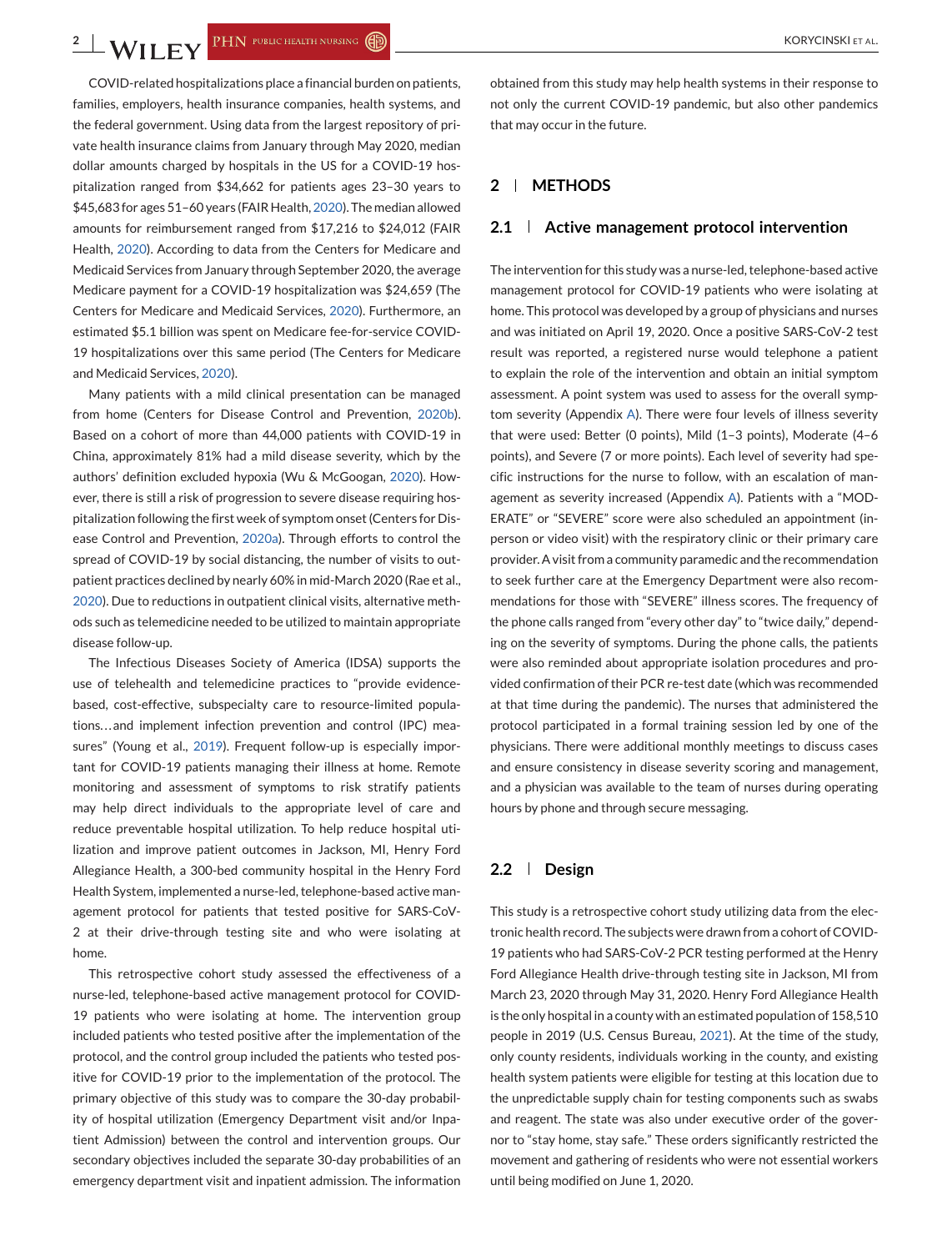#### **2.3 Sample**

The data extraction was performed by the analytics department of the affiliated health system. The study sample included 293 patients who tested positive for COVID-19 at the drive through testing site. Inclusion criteria included presence of COVID-19 detected by SARS-CoV-2 PCR test, testing performed at the specific drive through testing site, and age of 18 years or older. Patients were excluded from the sample if the following criteria were met: currently incarcerated, under the age of 18 years, pregnant at the time of the test, and/or patients with testing performed at another site. The control group, consisting of 154 subjects, included the patients who tested positive for COVID-19 prior to the implementation of the protocol (from March 23, 2020 through April 18, 2020). The intervention group consisted of the first 139 subjects who met the eligibility criteria and tested positive for COVID-19 after the implementation of the active management protocol on April 19, 2020. To achieve nearly equal case counts and eligibility periods for the study groups, a cut-off date of May 31, 2020, was used as the end of the eligibility period for the intervention group. Vaccinations and monoclonal antibody therapies were not yet available during the study period.

## **2.4 Measures**

The following variables were collected for analysis: SARS-CoV-2 test date, emergency department visit, inpatient hospital admission, age, gender, tobacco use, body mass index (BMI), race, and ethnicity. Admitting diagnosis and chief complaint were also collected to help determine if the hospital utilization was related to COVID-19.

Our primary outcome is the 30-day probability of COVID-19 related hospital utilization, which is defined as an emergency department visit and/or inpatient hospital admission related to COVID-19 within the first 30 days of diagnosis. We also calculated the separate 30-day probabilities of an emergency department visit and inpatient hospital admission.

## **2.5 Analytic strategy**

The basic descriptive statistics and tests to assess for demographic similarity between the study groups was performed using IBM's SPSS Software, Version 23. The time series analysis was performed using SAS Propriety Software, Version 9.4. The variables and outcomes were compared between the intervention and control groups. The basic demographic information was compared between the two groups to assess the need for adjustment in the outcome analysis. A *p*-value of .05 or less was considered a statistically significant result. If patients had missing data for variables in a specific analysis, then those patients were excluded from that analysis. A comparison of means using *t*-tests was performed for the numerical variables. A cross-tabulation analysis was also performed for the categorical variables.

When analyzing hospital utilization, we excluded patients who presented to the hospital for reasons that were obviously unrelated to COVID-19 (e.g., arm injury, motorcycle crash). After reviewing the chief complaints and admitting diagnoses for patients within 30 days of a positive COVID-19 test, only one case needed to be excluded in the analysis. Survival analysis, using a Kaplan-Meier estimator, was performed for the time-to-event outcomes. A log-rank test was used to compare the two groups. A Cox proportional hazard regression was used to obtain hazard ratios. A Cox stepwise regression analysis was also used to allow for the inclusion of covariates and to determine the best model for predicting the 30-day probability of hospital utilization. The stepwise inclusion requirement was  $p = .05$  and the exclusion requirement was also  $p = 0.05$ . The variables considered for this model were: BMI, age, race, ethnicity, sex, and smoking status. The initial inclusion of BMI reduced the valid case count to 265 because of missing data. Once it was determined that BMI was not a significant factor in the model, by itself or in combination with other factors, BMI was dropped from all future analyses to ensure all 293 cases would be available. A less restrictive inclusion and exclusion cut-off *p*-value of .20 was also used to perform a stepwise regression analysis.

A sub-group analysis was performed, comparing the hospital utilization in the intervention and control groups when stratified by the sociodemographic variables listed above. Fisher's Exact Test was used to compute the *p*-values. Stata was used to perform a post-hoc power analysis using the "power cox" command and utilizing the *p*-value obtained for the primary outcome.

## **2.6 Ethical considerations**

This study was approved by the Henry Ford Allegiance Health Institutional Review Board on August 17, 2020. The study was considered to have minimal to no risk to study participants. Informed consent was waived due to the retrospective nature of the study and the deidentification of patient information. Participants were not contacted for information; all data was obtained in a secure and confidential manner from the electronic health record. The data extraction was approved by the hospital's executive leadership team.

## **3 RESULTS**

In the overall sample, the mean age was 46.03 years, and just over half 163 (55.6%) were female (Table [1\)](#page-4-0). Most patients identified as White/Caucasian (79.5%), and 13.0% as Black/African American. The mean BMI was 31.96, which meets the classification for obesity. Regarding smoking status, 25 (8.5%) were current smokers, 86 (29.4%) were former smokers, 148 (50.5%) had never smoked, and 34 (11.6%) were unknown. For all these demographic factors there was no significant difference between the study groups.

A Kaplan-Meier analysis for the 30-day probability of hospital utilization showed no statistically significant difference between the intervention and control groups (*p*-value = .105, Log-Rank Test).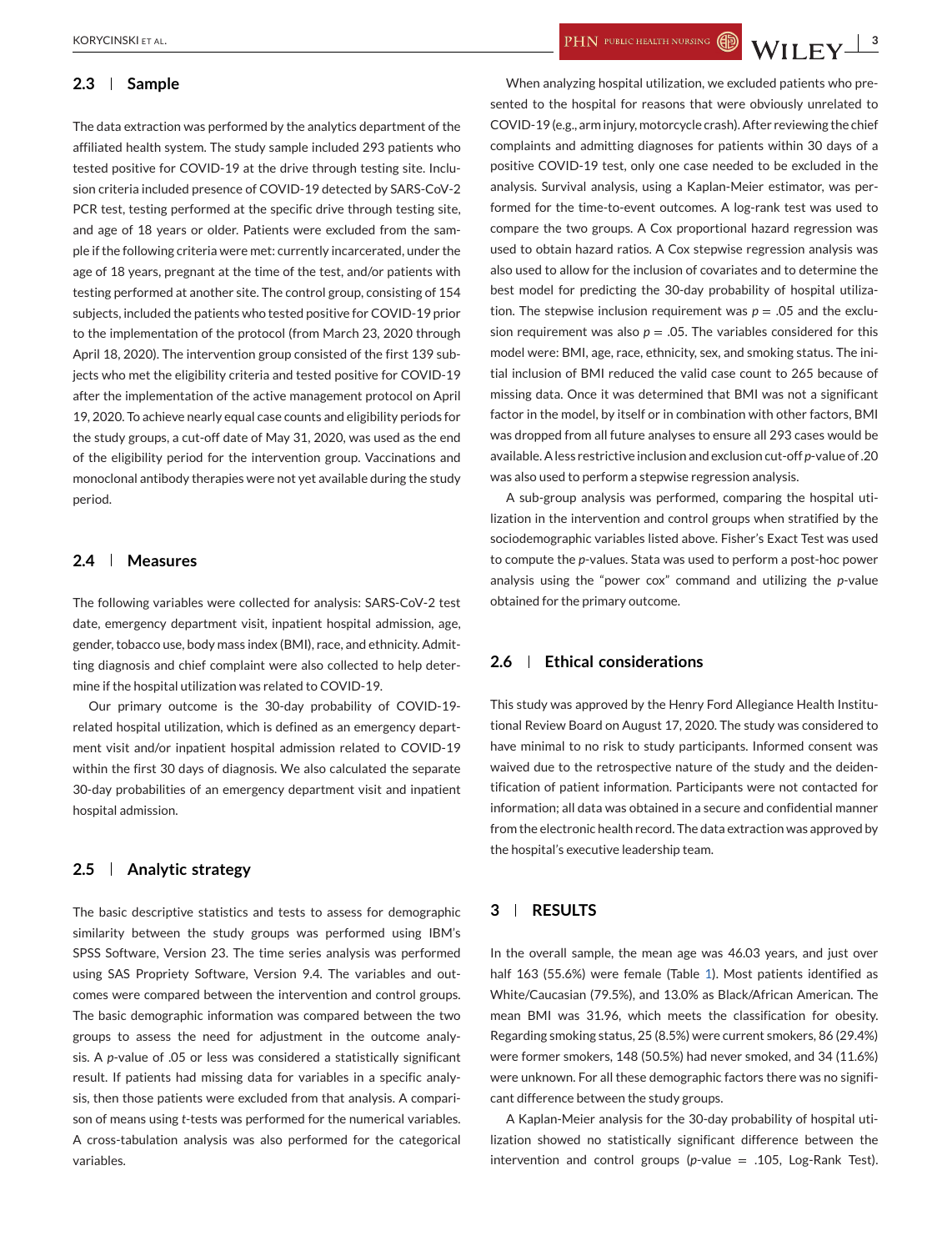<span id="page-4-0"></span>**4 KALLERY** PHN PUBLIC HEALTH NURSING ( $\bigcirc$ ) **EXALLERY** PHN PUBLIC HEALTH NURSING ( $\bigcirc$ )

#### **TABLE 1** Sociodemographic characteristics of the study sample

| Variable                     | Total sample ( $n = 293$ ) | Range       | Control group ( $n = 154$ ) | Intervention group ( $n = 139$ ) | $p$ -Value <sup>a</sup> |
|------------------------------|----------------------------|-------------|-----------------------------|----------------------------------|-------------------------|
| Age (years)                  | $46.03 \pm 1.88$           | $18 - 95$   | $46.55 \pm 2.31$            | $45.45 \pm 3.04$                 | .575                    |
| Sex                          |                            |             |                             |                                  | .557                    |
| Female                       | 163 (55.6%)                |             | 83 (53.9%)                  | 80 (57.6%)                       |                         |
| Male                         | 130 (44.4%)                |             | 71 (46.1%)                  | 59 (42.4%)                       |                         |
| Race                         |                            |             |                             |                                  | .265                    |
| White                        | 233 (79.5%)                |             | 128 (83.1%)                 | 105 (75.5%)                      |                         |
| <b>Black</b>                 | 38 (13.0%)                 |             | 17 (11.0%)                  | 21 (15.1%)                       |                         |
| Other/Refused                | 22 (7.5%)                  |             | 9(5.8%)                     | 13 (9.4%)                        |                         |
| Ethnicity                    |                            |             |                             |                                  | .417                    |
| Not Hispanic                 | 272 (92.8%)                |             | 144 (93.5%)                 | 128 (92.1%)                      |                         |
| Hispanic                     | 7(2.4%)                    |             | 2(1.3%)                     | 5(3.6%)                          |                         |
| Unknown/Refused              | 14 (4.8%)                  |             | 8(5.2%)                     | 6(4.3%)                          |                         |
| Body mass index <sup>a</sup> | $31.96 \pm 0.90$           | 18.54-55.98 | $32.27 \pm 1.31$            | $31.61 \pm 1.21$                 | .468                    |
| Smoking status               |                            |             |                             |                                  | .825                    |
| Current smoker               | 25 (8.5%)                  |             | 12 (7.8%)                   | 13 (9.4%)                        |                         |
| Former smoker                | 86 (29.4%)                 |             | 45 (29.2%)                  | 41 29.5%)                        |                         |
| Never smoked                 | 148 (50.5%)                |             | 81 (52.6%)                  | 67 (48.2%)                       |                         |
| Unknown                      | 34 (11.6%)                 |             | 16 (10.4%)                  | 18 (12.9%)                       |                         |

<sup>a</sup>Due to missing data, the sample sizes for BMI are the following: total sample  $n = 265$ , control  $n = 141$ , intervention  $n = 124$ .





**FIGURE 1** The effect of an active management protocol on 30-day probability of hospital utilization in COVID-19 patients [Color figure can be viewed at wileyonlinelibrary.com]

Despite the lack of statistical significance, the Kaplan-Meier curve (Figure 1) demonstrated that 30-day hospital utilization was reduced in the intervention group.

A Cox proportional hazards regression with only the intervention variable included in the model was used to determine the impact of the

protocol on the 30-day probability of hospital utilization. This analysis showed that the intervention group had a 42% reduction in risk of hospital utilization within 30 days of a positive COVID-19 test when compared to the control group (HR = 0.578, *p*-value .111, HR 95% CI [0.29, 1.13]), however, this difference did not meet statistical significance. A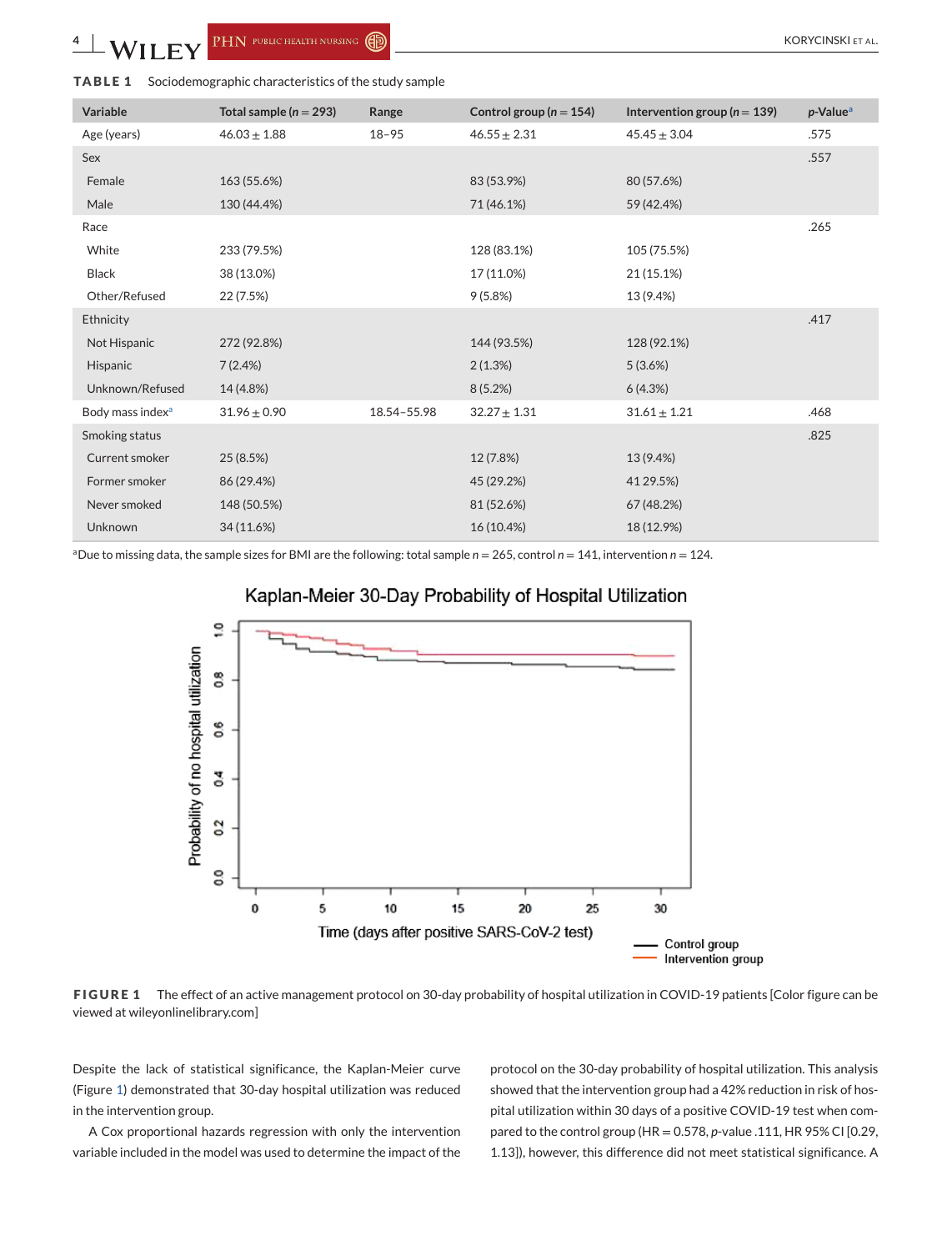**TABLE 2** Hospital utilization by the control and intervention groups when stratified by sociodemographic variables

|             |                       | <b>Emergency department visit</b> |               |                | <b>Hospital admission</b> |           |                |       |                    |       |           |
|-------------|-----------------------|-----------------------------------|---------------|----------------|---------------------------|-----------|----------------|-------|--------------------|-------|-----------|
|             |                       |                                   | Control group |                | Intervention group        |           | Control group  |       | Intervention group |       |           |
| Variableb   | N                     | $% =$                             | $\mathsf{N}$  | $% =$          | N                         | p-Value   | $\mathsf{N}$   | $% =$ | $\mathsf{N}$       | $% =$ | p-Value   |
| Age (years) | $<$ 30                | $\overline{4}$                    | 16.0%         | $\mathbf 0$    | 0.0%                      | .040      | $\mathbf 0$    | 0.0%  | $\mathbf 0$        | 0.0%  | <b>NA</b> |
|             | $30 - 39$             | 0                                 | 0.0%          | 2              | 6.5%                      | .514      | 0              | 0.0%  | $\mathbf{1}$       | 3.2%  | 1.000     |
|             | $40 - 49$             | 9                                 | 20.5%         | $\overline{4}$ | 12.1%                     | .376      | $\overline{2}$ | 4.5%  | $\mathbf{1}$       | 3.0%  | 1.000     |
|             | $50 - 59$             | 3                                 | 9.1%          | 2              | 14.3%                     | .627      | 1              | 3.0%  | $\mathbf{1}$       | 7.1%  | .512      |
|             | $60 - 69$             | 6                                 | 23.1%         | $\mathbf{1}$   | 5.3%                      | .211      | 6              | 23.1% | $\mathbf 0$        | 0.0%  | .032      |
|             | $70 - 79$             | $\overline{2}$                    | 40.0%         | $\mathbf{1}$   | 25.0%                     | 1.000     | 1              | 20.0% | $\mathbf{1}$       | 25.0% | 1.000     |
|             | >80                   | 0                                 | 0.0%          | 3              | 33.3%                     | 1.000     | $\mathbf 0$    | 0.0%  | 2                  | 22.2% | 1.000     |
| Gender      | Male                  | 11                                | 15.5%         | 3              | 5.1%                      | .086      | 5              | 7.0%  | $\mathbf{1}$       | 1.7%  | .220      |
|             | Female                | 13                                | 15.7%         | 10             | 12.5%                     | .655      | 5              | 6.0%  | 5                  | 6.3%  | 1.000     |
| Smoking     | Yes                   | $\mathbf{1}$                      | 8.3%          | $\mathbf 0$    | 0.0%                      | .480      | 0              | 0.0%  | $\mathbf 0$        | 0.0%  | <b>NA</b> |
|             | <b>No</b>             | 22                                | 17.5%         | 13             | 12.0%                     | .274      | 10             | 7.9%  | 6                  | 5.6%  | .606      |
| Race        | White                 | 21                                | 16.4%         | 12             | 11.4%                     | .346      | 8              | 6.3%  | 6                  | 5.7%  | 1.000     |
|             | <b>Black</b>          | $\mathbf{1}$                      | 5.9%          | $\mathbf{1}$   | 4.8%                      | 1.000     | $\mathbf{1}$   | 5.9%  | $\mathbf{O}$       | 0.0%  | .447      |
|             | Other                 | $\mathsf{O}$                      | 0.0%          | $\mathsf{O}$   | 0.0%                      | <b>NA</b> | 0              | 0.0%  | $\mathbf{0}$       | 0.0%  | <b>NA</b> |
| Ethnicity   | Hispanic              | 0                                 | 0.0%          | $\mathbf 0$    | 0.0%                      | <b>NA</b> | $\mathbf 0$    | 0.0%  | $\mathbf 0$        | 0.0%  | <b>NA</b> |
|             | Non-Hispanic          | 24                                | 15.6%         | 13             | 9.4%                      | .276      | 9              | 6.3%  | 6                  | 4.7%  | .607      |
| <b>BMI</b>  | Underweight $(<18.5)$ | $\mathbf{O}$                      | 0.0%          | $\mathbf{O}$   | 0.0%                      | <b>NA</b> | $\mathbf{O}$   | 0.0%  | $\mathbf{O}$       | 0.0%  | <b>NA</b> |
|             | Normal (18.5-24.9)    | 3                                 | 10.0%         | 4              | 19.0%                     | .427      | $\mathbf 0$    | 0.0%  | 2                  | 9.5%  | .165      |
|             | Overweight (25-29.9)  | $\overline{7}$                    | 25.9%         | $\overline{4}$ | 10.0%                     | .103      | $\overline{4}$ | 14.8% | 2                  | 5.0%  | .211      |
|             | Obese $(\geq 30)$     | 14                                | 16.7%         | 5              | 7.9%                      | .141      | 6              | 7.1%  | $\overline{2}$     | 3.2%  | .467      |
| Total       |                       | 24                                | 15.6%         | 13             | 10.1%                     | .117      | 10             | 6.5%  | 6                  | 4.3%  | .452      |

a Percentages for Emergency Department Visit and Hospital Admission are the percent in each subgroup out of all patients in that subgroup. bSmoking, Race, BMI, and Ethnicity each had missing cases.

post-hoc power analysis revealed a power of 53% for the primary outcome.

When a Cox stepwise regression analysis with an inclusion and exclusion cutoff of  $p = .05$  was performed, only patient age ( $p = .009$ ) met the cutoff for statistical significance to be in the final model. This "age-only" model had a hazard ratio of 1.027 (*p* = .005). Additionally, no statistically significant interaction effects were found.

A more liberal *p*-value of .20 was also used for the stepwise inclusion and exclusion cutoff. The final model using this approach included age, smoking status, and the intervention variable. The model showed that there is a 42% reduction in risk of requiring hospital services in the intervention group compared to the control group ( $HR = 0.580$ , *p*-value = .115). These results were similar to those we found for the "intervention only" model previously mentioned.

Hospital utilization was also stratified and analyzed by emergency department visit and hospital admission. There was no statistically significant difference between the study groups for 30-day probability of an emergency department visit ( $p = .105$ ) or 30-day probability of a hospital admission ( $p = .406$ ). A comparison between the intervention and control groups regarding emergency department visit and hospital admission, when stratified by patient demographics, did reveal two

statistically significant differences (Table 2). In patients who were less than 30 years old, there were fewer patients in the intervention group that had an emergency department visit within 30 days of a COVID-19 diagnosis ( $p = .040$ ). In patients between the ages of 60 and 69 years, there were fewer patients in the intervention group that were admitted to the hospital within 30 days of a COVID-19 diagnosis (*p* = .032).

## **4 DISCUSSION**

#### **4.1 Contribution to current literature**

Since the initiation of this study, numerous articles have been published about the use of telemedicine across different specialties and populations during the COVID-19 pandemic. Telemedicine may decrease emergency department visits, preserve healthcare resources, and reduce the spread of COVID-19 (Bokolo, [2020\)](#page-7-0). A comprehensive review of patient satisfaction and experience with telemedicine found that patient satisfaction with telemedicine appears high, with commonly noted benefits including less travel time, accessibility, convenience, and cost-efficiency (Nanda & Sharma, [2021\)](#page-8-0). Additionally, when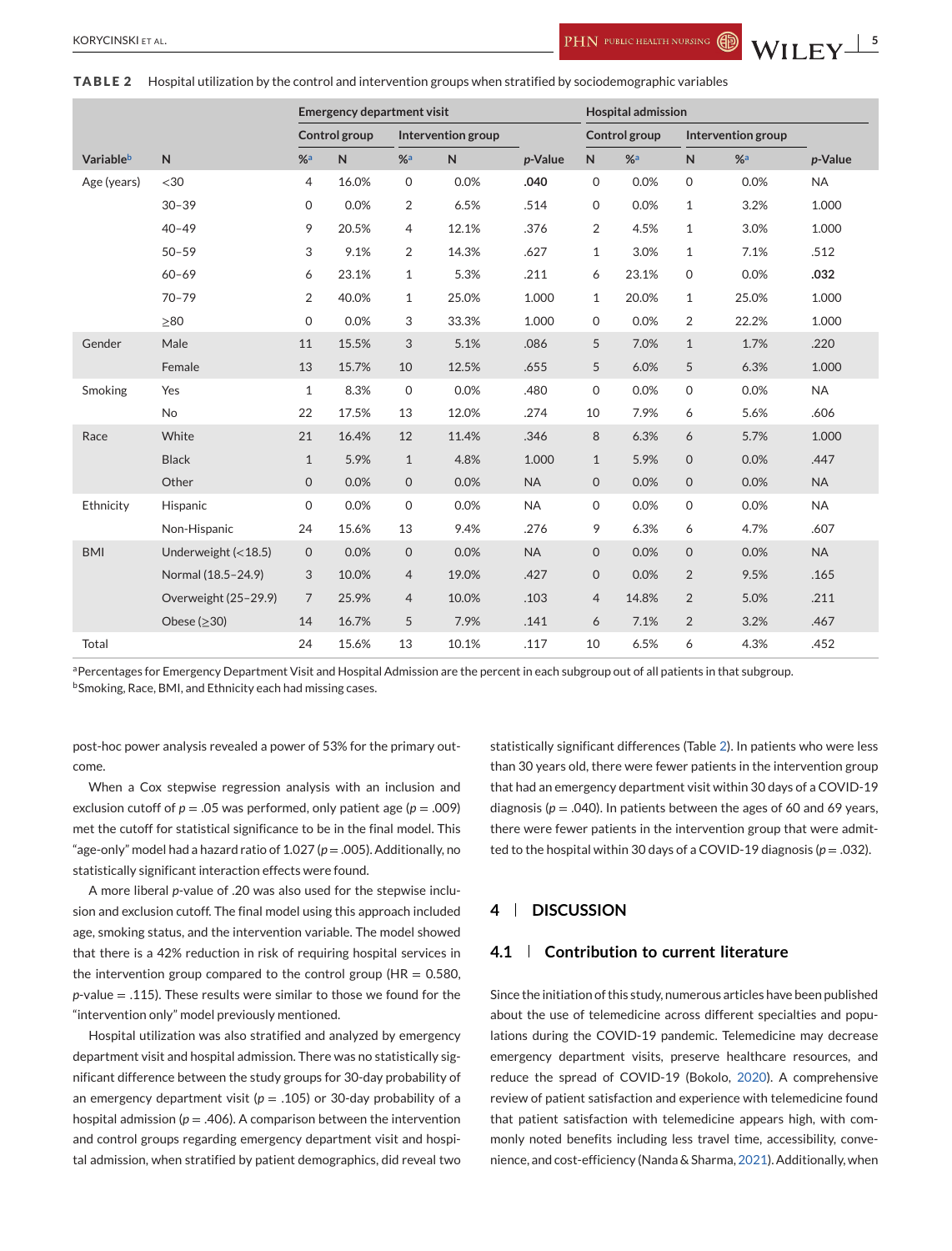**6** KORYCINSKI ET AL.

looking at outcome measures, telemedicine was found to be both useful and reliable (Nanda & Sharma, [2021\)](#page-8-0).

At the time of writing, a review of the current literature revealed a few studies examining an outpatient approach to managing COVID-19. Colleagues at the Cleveland Clinic were the first in the United States to implement a COVID-19 home-based intervention utilizing a self-monitoring app (Medina et al., [2020\)](#page-7-0). They found that approximately half (52%) of the enrolled patients actively used the app and only 1% required a hospital admission (Medina et al., [2020\)](#page-7-0).

Similarly, a healthcare system in Minnesota adapted a previously established remote patient monitoring and educational applicationbased platform for the use of COVID-19 patients (Annis et al., [2020\)](#page-7-0). Overall, they found that patient satisfaction was high in those who responded to the questionnaire (300 total), with 74% "extremely likely to recommend their doctor" (Annis et al., [2020\)](#page-7-0). The found an overall activation rate of 61.2% for the patients offered to participate in the program (Annis et al., [2020\)](#page-7-0). Out of the 1496 patients that activated the program, 91 utilized the emergency department and 13 were hospitalized (Annis et al., [2020\)](#page-7-0). Another virtual care program involving weekly virtual assessments was trialed at Sunnybrook Health Sciences Center in Toronto, Ontario (Lam et al., [2020\)](#page-7-0). This was a small study involving only 50 patients, with six of the patients requiring hospital care (Lam et al., [2020\)](#page-7-0).

Overall, prior studies suggest that telemedicine can provide satisfactory, useful, and reliable care to patients during the COVID-19 pandemic. Several healthcare systems have implemented remote care programs to manage COVID-19 patients; however, the studies describing these programs lacked control groups.Without a control group, it is difficult to determine the effectiveness of these programs. This study contributes to the current literature by not only providing a protocol that can be adapted for future use by other healthcare systems, but it also includes a comparison group to allow for an evaluation of the effectiveness of the intervention.

#### **4.2 Significance of results**

Although there was not a statistically significant difference in 30 day probability of hospital utilization between groups, there was a decrease in hospital utilization seen in the intervention group. Strict adherence to the traditional definition of statistical significance, a *p*value of .05, is a subject of debate because it potentially fails to identify clinically significant findings (Wasserstein et al., [2019\)](#page-8-0). There is practical significance in a 42% reduction in risk of hospitalization during a global pandemic. Preventing unnecessary hospital visits relieves burden on patients, families, and strained health system resources. We believe the results of this study should be interpreted in context of the available sample of cases and practical impact on those affected. Additionally, the sub-group analysis did reveal a statistically significant difference in hospital utilization in two age groups (less than 30 years and 60–69 years), directionally supporting the need for analysis in a larger cohort.

When we performed the Cox stepwise regression analysis, we did find that the "age-only" model met statistical significance. In other words, we saw that hospital utilization increased with increasing age. This trend was not surprising to us and was consistent with the data released by CDC (Centers for Disease Control and Prevention, [2022\)](#page-7-0). Older adults are more susceptible to developing severe COVID-19 and have a higher risk of requiring hospitalization.

The protocol also allowed ongoing assessment of COVID-19 patients with limited in-person interactions, thereby reducing the risk of infection for healthcare workers. With the increased use of telemedicine, this protocol could be used as a guide for other health systems looking to improve access to care for COVID-19 patients without increasing hospital utilization. Moreover, patient satisfaction should also be considered when determining the effectiveness of the protocol. Having COVID-19 can be a stressful for some people, and the added support provided by the active management protocol may ease their concerns and provide psychological comfort. Unfortunately, an evaluation of patient satisfaction was not obtained during the implementation of this protocol. A follow-up study would need to be performed to specifically assess patient satisfaction with the protocol.

## **4.3 Considerations in the application of this intervention**

There are some additional factors to consider when determining the suitability of this intervention for a specific community or hospital system. At the time of this study, the health care system involved in the study managed the largest testing site in the surrounding community and had sufficient testing capacity. If COVID-19 cases cannot be quickly identified and contacted, this protocol is unlikely to be effective in reducing hospital utilization. A health system utilizing this approach needs to have testing capacity or data exchange capability with other local testing sites to identify cases.

Community partnership played an important role in the success of this program. Nursing resources from local health departments and other health systems should collaborate on a common approach to cases. The COVID-19 pandemic exposed a disconnect between local public health and hospitals, which were more likely to operate in parallel than in collaboration. In the community where this study occurred, strain on the local health department was significant. The hospital and health department have a strong working relationship that helped provide consistent communication when contacting patients, balance the workload of nurses, and prevented confusion around continuously evolving COVID-19 guidelines.

The ongoing shortage of nurses may adversely affect the ability to implement this program. Staffing shortages have posed a problem throughout the COVID-19 pandemic. In our institution, we did not find it difficult to attract nurses. The work is lower intensity in nature than what many were experiencing in the acute environment and helped keep several individuals near retirement in the workforce. The more significant challenge is flexing the staffing model with demand, as pandemic surges could easily overwhelm the resources available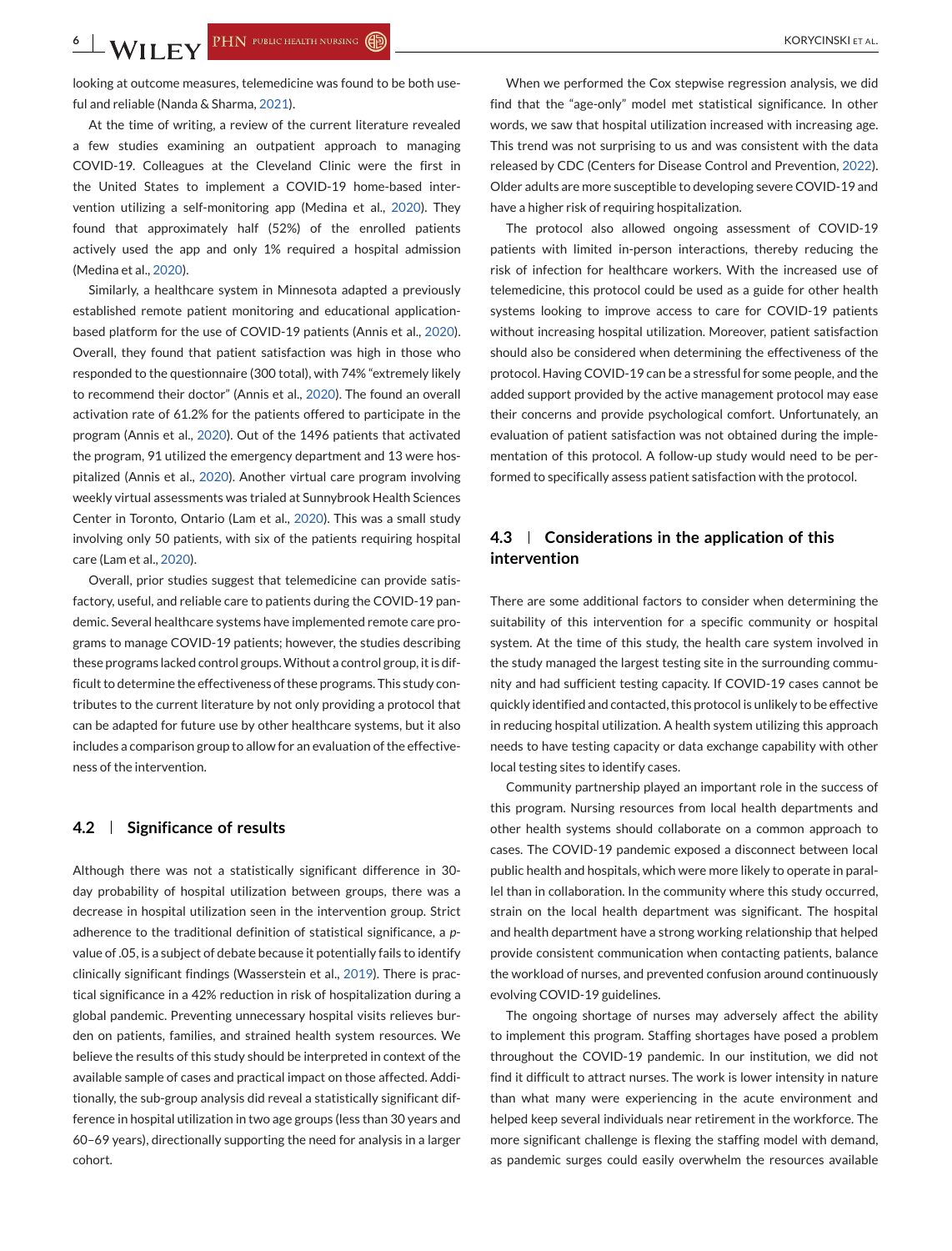<span id="page-7-0"></span>to contact patients. In the absence of additional staff resources, modification to the protocol may be necessary to prioritize patients at highest risk of a poor outcome.

## **4.4 Limitations**

Our study does have several limitations to consider. First is the inability to fully differentiate hospital utilization related to COVID-19 and those that were unrelated.We chose to exclude obvious unrelated diagnoses; however, there were certain diagnoses (e.g., melena, transient cerebral ischemic attack) for which we could not definitively determine the etiology without more information. We decided to be conservative with our case exclusions, with the assumption that each group would have a similar number of ambiguous hospital admission diagnoses and patient chief complaints.

Second, the post-hoc power analysis, which demonstrated a power of 53%, indicates that the sample size may not have been sufficient to identify a significant difference in hospital utilization between groups. The COVID-19 pandemic was a time of rapid change, and we elected to limit the duration of the study to minimize the impact of new knowledge and treatment options on the management of COVID-19. This approach resulted in a slightly smaller intervention group.

Third, we also assumed that patients tested at this specific location only utilized the affiliated hospital for acute care needs. There is only one hospital in the county, it is centrally located, and at this early stage in the pandemic testing was limited to county residents, those who worked in the county, and established health system patients. The testing restrictions were necessary due to the unpredictable supply of PCR testing components. Additionally, effective March 24, 2020, the state was under executive order of the governor to "stay home, stay safe," which limited gatherings and reduced the movement of residents who were not essential workers. The most significant reduction in restrictions did not occur until June 1, 2020. The study timeline is confined to this period of most restricted travel. Finally, while there is a possibility of acute care utilization outside the sole hospital in the county despite the geographic, testing and travel barriers, it is unlikely to disproportionally affect one study group over the other.

A final limitation to consider is the generalizability of the study. The county involved in the study has a relatively small population, so this intervention may not be as effective in a large county, a densely populated city, or an area with high COVID-19 activity. Additionally, underserved populations with insufficient testing capacity may not be equipped to effectively implement the intervention.

## **5 CONCLUSION**

The COVID-19 pandemic altered our lives in many ways, and the United States health care system adapted quickly. New approaches to delivering health care were necessary to ensure access to care and to protect the healthcare workforce. Hospitals became overwhelmed during the early months of the pandemic and hospital resources

became scarce. Although, this study took place in the initial COVID-19 surge in the United States, the findings remain relevant. Over time, we have seen the evolution of the SARS-CoV-2 virus with subsequent more easily transmissible variants. Even with public health measures in place (e.g., masking, social distancing, hand hygiene), hospitals have continued to be strained during surges. Hospitals could use this protocol as a more proactive approach to help alleviate demand on the acute care environment during a COVID-19 surge.

Overall, this retrospective study demonstrated that a nurse-led, telephone-based active management protocol for COVID-19 patients is a viable option for health systems looking to reduce in-person interactions with COVID-19 patients while maintaining access to quality care. A similar protocol may also help reduce hospital utilization. This protocol is applicable to the current COVID-19 pandemic or could be adapted for future pandemics.

#### **DATA AVAILABILITY STATEMENT**

The data that support the findings of this study are openly available in the ICPSR COVID-19 Data Repository at [https://doi.org/10.3886/](https://doi.org/10.3886/E145581V1) [E145581V1.](https://doi.org/10.3886/E145581V1)

#### **ORCID**

*Samantha Korycinski MD, MPH* [https://orcid.org/0000-0002-0172-](https://orcid.org/0000-0002-0172-9608) [9608](https://orcid.org/0000-0002-0172-9608)

*Courtland Keteyian MD, MBA, MPH* [https://orcid.org/0000-0003-](https://orcid.org/0000-0003-4252-776X) [4252-776X](https://orcid.org/0000-0003-4252-776X)

#### **REFERENCES**

- Annis, T., Pleasants, S., Hultman, G., Lindemann, E., Thompson, J. A., Billecke, S., Badlani, S., & Melton, G. B. (2020). Rapid implementation of a COVID-19 remote patient monitoring program. *Journal of the American Medical Informatics Association : JAMIA*, *27*(8), 1326–1330. [https://doi.org/10.](https://doi.org/10.1093/jamia/ocaa097) [1093/jamia/ocaa097](https://doi.org/10.1093/jamia/ocaa097)
- Bokolo Anthony Jnr (2020). Use of telemedicine and virtual care for remote treatment in response to COVID-19 pandemic. *Journal of Medical Systems*, *44*(7), 132. <https://doi.org/10.1007/s10916-020-01596-5>
- Centers for Disease Control and Prevention. (2020a). *COVID-19 and your health*. Retrieved 11 May 2020, from [https://www.cdc.gov/coronavirus/](https://www.cdc.gov/coronavirus/2019-ncov/faq.html#Coronavirus-Disease-2019-Basics) [2019-ncov/faq.html#Coronavirus-Disease-2019-Basics](https://www.cdc.gov/coronavirus/2019-ncov/faq.html#Coronavirus-Disease-2019-Basics)
- Centers for Disease Control and Prevention. (2020b). *Interim clinical guidance for management of patients with confirmed coronavirus disease (COVID-19)*. Retrieved 11 May 2020, from [https://www.cdc.gov/coronavirus/](https://www.cdc.gov/coronavirus/2019-ncov/hcp/clinical-guidance-management-patients.html) [2019-ncov/hcp/clinical-guidance-management-patients.html.](https://www.cdc.gov/coronavirus/2019-ncov/hcp/clinical-guidance-management-patients.html)#clinicalmanagement-treatment≤
- Centers for Disease Control and Prevention. (2022). Cases, data, and surveillance. Retrieved 16 February 2022, from [http://www.](http://www.cdc.gov/coronavirus/2019-ncov/covid-data/investigations-discovery/hospitalization-death-by-age.html) [cdc.gov/coronavirus/2019-ncov/covid-data/investigations-discovery/](http://www.cdc.gov/coronavirus/2019-ncov/covid-data/investigations-discovery/hospitalization-death-by-age.html) [hospitalization-death-by-age.html](http://www.cdc.gov/coronavirus/2019-ncov/covid-data/investigations-discovery/hospitalization-death-by-age.html)
- FAIR Health. (2020). Key characteristics of COVID-19 patients-profiles based on analysis of private healthcare claims. A FAIR Health Brief. FAIR Health. Retrieved from <https://www.fairhealth.org/publications/briefs>
- Lam, P., Sehgal, P., Andany, N., Mubareka, S., Simor, A., Ozaldin, O., Leis, J. A., Daneman, N., & Chan, A. K. (2020). A virtual care program for outpatients diagnosed with COVID-19: A feasibility study. *CMAJ Open*, *8*(2), E407– E413. <https://doi.org/10.9778/cmajo.20200069>
- Medina, M., Babiuch, C., Card, M., Gavrilescu, R., Zafirau, W., Boose, E., Giuliano, K., Kim, A., Jones, R., & Boissy, A. (2020). Home monitoring for COVID-19. *Cleveland Clinic Journal of Medicine*. [https://doi.org/10.3949/](https://doi.org/10.3949/ccjm.87a.ccc028) [ccjm.87a.ccc028](https://doi.org/10.3949/ccjm.87a.ccc028)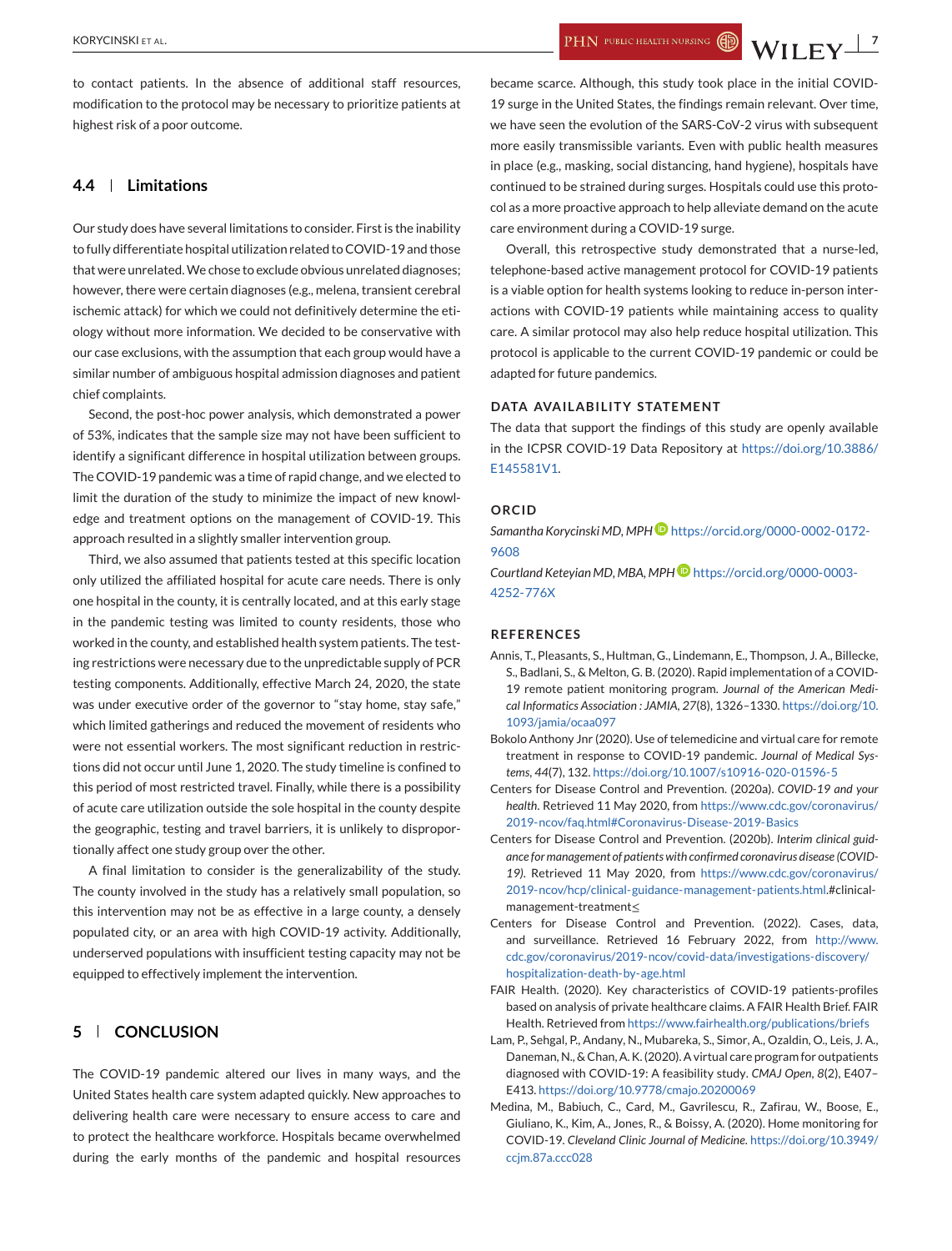- <span id="page-8-0"></span>Nanda, M., & Sharma, R. (2021). A review of patient satisfaction and experience with telemedicine: A virtual solution during and beyond COVID-19 pandemic. *Telemedicine Journal and e-health : the official Journal of the American Telemedicine Association*, *27*(12), 1325–1331. [https://doi.org/](https://doi.org/10.1089/tmj.2020.0570) [10.1089/tmj.2020.0570](https://doi.org/10.1089/tmj.2020.0570)
- Rae, M., Claxton, G., Kurani, N., McDermott, D., & Cox, C. (2020). *Potential costs of COVID-19 treatment for people with employer coverage*. Peterson-KFF Health System Tracker. Peterson-KFF Health System Tracker. Retrieved 11 May 2020, from [https://www.healthsystemtracker.org/](https://www.healthsystemtracker.org/brief/potential-costs-of-coronavirus-treatment-for-people-with-employer-coverage/) [brief/potential-costs-of-coronavirus-treatment-for-people-with](https://www.healthsystemtracker.org/brief/potential-costs-of-coronavirus-treatment-for-people-with-employer-coverage/)[employer-coverage/](https://www.healthsystemtracker.org/brief/potential-costs-of-coronavirus-treatment-for-people-with-employer-coverage/)
- The Centers for Medicare and Medicaid Services (2020). Preliminary medicare COVID-19 data snapshot medicare claims and encounter data: Services January 1 to September 12, 2020, Received By October 9, 2020. Retrieved 9 December 2020, from [https://www.cms.gov/research-statistics-data-systems/preliminary](https://www.cms.gov/research-statistics-data-systems/preliminary-medicare-covid-19-data-snapshot)[medicare-covid-19-data-snapshot](https://www.cms.gov/research-statistics-data-systems/preliminary-medicare-covid-19-data-snapshot)
- U.S. Census Bureau QuickFacts: Jackson County, Michigan. Census Bureau QuickFacts. (2021). Retrieved 17 February 2021, fro[mhttp://www.](http://www.census.gov/quickfacts/fact/table/jacksoncountymichigan/PST045219) [census.gov/quickfacts/fact/table/jacksoncountymichigan/PST045219](http://www.census.gov/quickfacts/fact/table/jacksoncountymichigan/PST045219)
- Wasserstein, R., Schirm, A., & Lazar, N. (2019). Moving to a World Beyond "p < 0.05". *The American Statistician*, *73*(sup1), 1–19. [https://doi.org/10.](https://doi.org/10.1080/00031305.2019.1583913) [1080/00031305.2019.1583913](https://doi.org/10.1080/00031305.2019.1583913)
- Wu, Z., & McGoogan, J. (2020). Characteristics of and important lessons from the coronavirus disease 2019 (COVID-19) outbreak in China. *JAMA*, *323*(13), 1239. <https://doi.org/10.1001/jama.2020.2648>
- World Health Organization. (2020). WHO Director-General's opening remarks at the media briefing on COVID-19 - 11 March 2020. Retrieved 11 May 2020, from [https://www.who.int/dg/speeches/detail/who](https://www.who.int/dg/speeches/detail/who-director-general-s-opening-remarks-at-the-media-briefing-on-covid-19-11-march-2020)[director-general-s-opening-remarks-at-the-media-briefing-on-covid-](https://www.who.int/dg/speeches/detail/who-director-general-s-opening-remarks-at-the-media-briefing-on-covid-19-11-march-2020)[19—11-march-2020](https://www.who.int/dg/speeches/detail/who-director-general-s-opening-remarks-at-the-media-briefing-on-covid-19-11-march-2020)
- Young, J. D., Abdel-Massih, R., Herchline, T., McCurdy, L., Moyer, K. J., Scott, J. D., Wood, B. R., & Siddiqui, J. (2019). Infectious diseases society of America position statement on telehealth and telemedicine as applied to the practice of infectious diseases. *Clinical Infectious Diseases: An Official Publication of the Infectious Diseases Society of America*, *68*(9), 1437–1443. <https://doi.org/10.1093/cid/ciy907>

**How to cite this article:** Korycinski, S., Metcalf, D., & Keteyian, C. (2022). Effectiveness of a telephone-based nursing intervention to reduce hospital utilization by COVID-19 patients. *Public Health Nursing*, 1–9. <https://doi.org/10.1111/phn.13074>

## **APPENDIX A: SARS-CoV-2 ACTIVE MANAGEMENT PROTOCOL FOR COVID-19 POSITIVE PATIENTS**

A. SARS-CoV-2 (COVID-19) symptom assessment

"Can you please describe your current symptoms?"

| Criteria                                                                                                                               | <b>Points</b> | <b>Definition</b>                                                                                                                 |
|----------------------------------------------------------------------------------------------------------------------------------------|---------------|-----------------------------------------------------------------------------------------------------------------------------------|
| Shortness of breath                                                                                                                    | 4             | Breathless at rest, or not<br>improved at rest.                                                                                   |
| Fever                                                                                                                                  | 3             | Severe chills, drenching<br>sweats or measured<br>temperature over<br>100.0F.                                                     |
| Cough                                                                                                                                  | 1             |                                                                                                                                   |
| Unable to eat/drink                                                                                                                    | $\mathbf{1}$  |                                                                                                                                   |
| Other<br>Headache<br>Body aches<br>Sore throat<br>Runny nose<br>Lost sense of smell<br>Lost sense of taste<br>Nausea/vomiting/diarrhea | 1             | Any number of symptoms<br>in this category receive<br>one (1) point total.<br>More symptoms DOES<br>NOT result in more<br>points. |

Sum the points and follow the protocol according to the severity of illness.

| <b>Severity of Illness</b> | <b>Point Total</b> |
|----------------------------|--------------------|
| <b>Better</b>              | 0 points           |
| Mild illness               | $1-3$ points       |
| Moderate illness           | $4-6$ points       |
| Severe illness             | 7 or more points   |

#### **Instructions for patients that are BETTER: 0 points**

Can occur via phone or video visit. Schedule follow-up visits at random times. Schedule calls for EVERY OTHER DAY. Review isolation procedure. Confirm retest date. **Instructions for patients that have MILD illness: 1–3 points** Can occur via phone or video visit. Schedule follow-up visits at random times. Schedule calls for DAILY. Review isolation procedure. Confirm retest date. Review that patients often worsen at 10–14 days. Schedule appointment with respiratory clinic at day 7 of symptoms OR recommend call PCP if independent. **Instructions for patients that have MODERATE illness: 4–6 points** Can occur via phone or video visit. Schedule follow-up visits at random times.